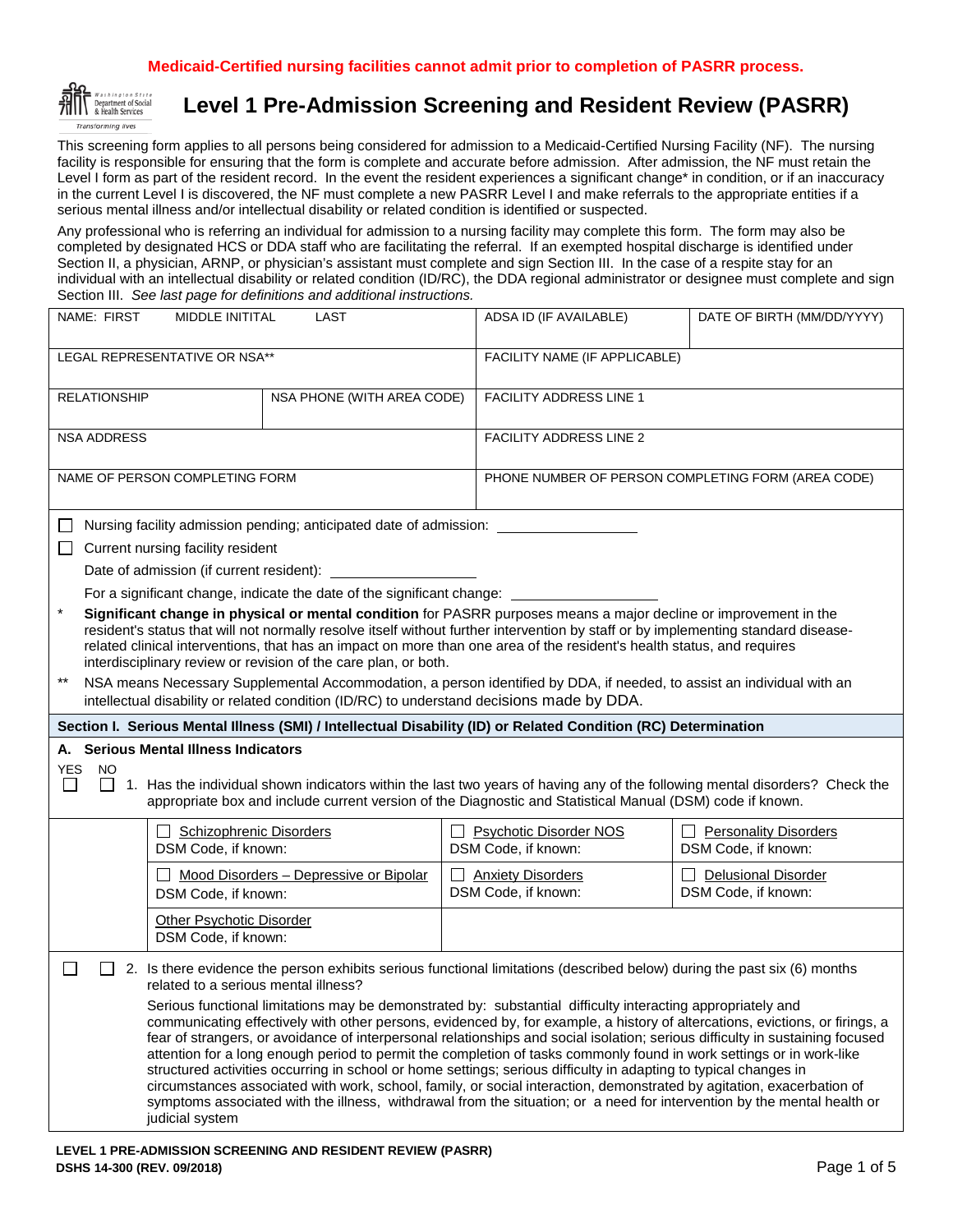| 3.<br>Has the individual experienced either of the following? If yes, please indicate either a, or b, below.                                                                                                                                                                                                                                                                                                                                                                                         |  |  |  |  |  |
|------------------------------------------------------------------------------------------------------------------------------------------------------------------------------------------------------------------------------------------------------------------------------------------------------------------------------------------------------------------------------------------------------------------------------------------------------------------------------------------------------|--|--|--|--|--|
| Psychiatric treatment more intensive than outpatient care more than once in the past two years (e.g., partial<br>а.<br>hospitalization or inpatient hospitalization).                                                                                                                                                                                                                                                                                                                                |  |  |  |  |  |
| Within the last two years, due to the mental disorder, experienced an episode of significant disruption to the<br>b.<br>normal living situation, for which supportive services were required to maintain functioning at home, or in a<br>residential treatment environment, or which resulted in intervention by housing or law enforcement officials.                                                                                                                                               |  |  |  |  |  |
| A referral for a PASRR Level II for SMI is required if:                                                                                                                                                                                                                                                                                                                                                                                                                                              |  |  |  |  |  |
| 1. All of the questions in Section 1A (1, 2 and 3) are marked Yes; OR                                                                                                                                                                                                                                                                                                                                                                                                                                |  |  |  |  |  |
| 2. Sufficient evidence of SMI is not available, but there is a <b>credible suspicion</b> that a SMI may exist (see Instructions for more<br>information); and                                                                                                                                                                                                                                                                                                                                        |  |  |  |  |  |
| 3. The requirements for exempted hospital discharge do not apply (see Section IIA).                                                                                                                                                                                                                                                                                                                                                                                                                  |  |  |  |  |  |
| A referral for a PASRR Level II for SMI is not required if:                                                                                                                                                                                                                                                                                                                                                                                                                                          |  |  |  |  |  |
| 1. Any of the questions in Section 1A (1, 2 or 3) are marked No and there is no credible suspicion of SMI; or                                                                                                                                                                                                                                                                                                                                                                                        |  |  |  |  |  |
| 2. There are indicators of SMI in Section 1A, but the requirements for exempted hospital discharge are met (see Section IIA).                                                                                                                                                                                                                                                                                                                                                                        |  |  |  |  |  |
| <b>Continue to Section I.B.</b>                                                                                                                                                                                                                                                                                                                                                                                                                                                                      |  |  |  |  |  |
| <b>B. Intellectual Disability Related Conditional Indicators</b>                                                                                                                                                                                                                                                                                                                                                                                                                                     |  |  |  |  |  |
| Yes No                                                                                                                                                                                                                                                                                                                                                                                                                                                                                               |  |  |  |  |  |
| $\mathcal{L}_{\mathcal{A}}$<br>$\sim$<br>1. Has the person received services from the Developmental Disabilities Administration or another agency or facility<br>that serves individuals with intellectual disabilities?                                                                                                                                                                                                                                                                             |  |  |  |  |  |
| If the answer to B1 is yes, answer "Yes" to question B11. A referral to the DDA PASRR Coordinator is required.                                                                                                                                                                                                                                                                                                                                                                                       |  |  |  |  |  |
| Does the individual have an IQ score of less than 70, as measured by a standardized, reliable test of intellectual<br>$\mathbf{I}$<br>2.<br>functioning?                                                                                                                                                                                                                                                                                                                                             |  |  |  |  |  |
| Does the person have impairments in adaptive functioning as described in the current DSM?<br>3.                                                                                                                                                                                                                                                                                                                                                                                                      |  |  |  |  |  |
| According to the Diagnostic and Statistical Manual of Mental Disorders (DSM-5), these impairments result in failure<br>to meet developmental and sociocultural standards for personal independence and social responsibility. Without<br>ongoing support, the adaptive deficits limit functioning in one or more activities of daily life, such as<br>communications, social participation, and independent living, and across multiple environments, such as home,<br>school, work, and recreation. |  |  |  |  |  |
| Did the condition causing the IQ and adaptive functioning impairments occur before age 18?<br>ΙI<br>4.                                                                                                                                                                                                                                                                                                                                                                                               |  |  |  |  |  |
| $\mathsf{L}$<br>Is the condition expected to continue indefinitely?<br>5.                                                                                                                                                                                                                                                                                                                                                                                                                            |  |  |  |  |  |
| If the answers to B2, B3, B4, and B5 are all yes, answer "Yes" to question B11. A referral to the DDA PASRR Coordinator is required.                                                                                                                                                                                                                                                                                                                                                                 |  |  |  |  |  |
| Does the individual have a severe, chronic disability, other than mental illness, that results in impairment of general<br>6.<br>intellectual functioning or adaptive functioning?                                                                                                                                                                                                                                                                                                                   |  |  |  |  |  |
| Did the onset of the disability occur before age 22?<br>7.                                                                                                                                                                                                                                                                                                                                                                                                                                           |  |  |  |  |  |
| Is the condition expected to continue indefinitely?<br>8.                                                                                                                                                                                                                                                                                                                                                                                                                                            |  |  |  |  |  |
| Does the condition result in substantial functional limitations in three or more of the following areas of major life<br>9.<br>activity: self-care; understanding and use of language; learning; mobility; self-direction; or capacity for independent<br>living?                                                                                                                                                                                                                                    |  |  |  |  |  |
| If the answers to B6, B7, B8, and B9 are all yes, answer "Yes" to question B11. A referral to the DDA PASRR Coordinator is required.                                                                                                                                                                                                                                                                                                                                                                 |  |  |  |  |  |
| 10. In the absence of a diagnosis of intellectual disability or related condition as described in B1 - B9, do you have<br>reason to believe this individual has undiagnosed intellectual disability or related condition? If yes, please explain:                                                                                                                                                                                                                                                    |  |  |  |  |  |
| If the answer to B10 is yes, answer "Yes" to question B11. A referral to the DDA PASRR Coordinator is required.                                                                                                                                                                                                                                                                                                                                                                                      |  |  |  |  |  |
| 11. Does this individual have an intellectual disability or related condition, or do you have reason to believe the<br>individual may have an undiagnosed intellectual disability or related condition?                                                                                                                                                                                                                                                                                              |  |  |  |  |  |
| If the answer to B11 is yes, please forward this form to your regional DDA PASRR Coordinator. Follow up by DDA is required before<br>this individual can be admitted to a nursing facility. Contact information can be found at:<br>https://www.dshs.wa.gov/sites/default/files/DDA/dda/documents/PASRR%20Regional%20Contacts.docx                                                                                                                                                                   |  |  |  |  |  |
| 12. Please share any additional comments regarding this individual related to a possible intellectual disability or related condition:                                                                                                                                                                                                                                                                                                                                                               |  |  |  |  |  |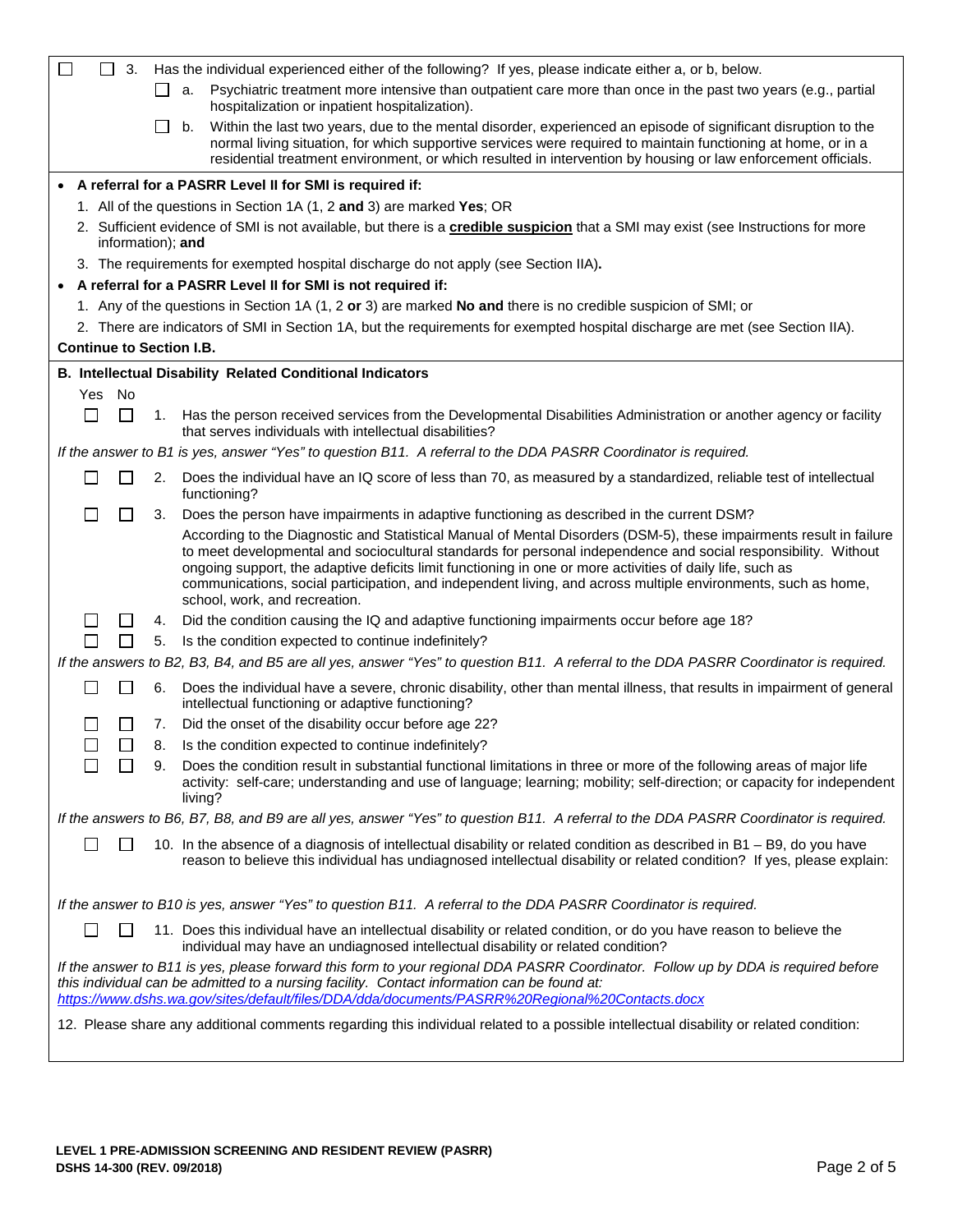| A referral for a PASRR Level II for ID/RC is required if:                                                                                                                                                                                                                                                                                                                                                                                                         |  |  |  |  |  |  |  |
|-------------------------------------------------------------------------------------------------------------------------------------------------------------------------------------------------------------------------------------------------------------------------------------------------------------------------------------------------------------------------------------------------------------------------------------------------------------------|--|--|--|--|--|--|--|
| If Section I.B.11 is marked "Yes".                                                                                                                                                                                                                                                                                                                                                                                                                                |  |  |  |  |  |  |  |
| A PASRR Level II for ID/RC is not required if:<br>$\bullet$                                                                                                                                                                                                                                                                                                                                                                                                       |  |  |  |  |  |  |  |
| If Section I.B.11 is marked "No".                                                                                                                                                                                                                                                                                                                                                                                                                                 |  |  |  |  |  |  |  |
| <b>C.</b> Additional Relevant Information<br>Yes No                                                                                                                                                                                                                                                                                                                                                                                                               |  |  |  |  |  |  |  |
| $\Box$<br>$\Box$<br>(a) Does the individual have a diagnosis of dementia? Comment (if applicable):<br>1.                                                                                                                                                                                                                                                                                                                                                          |  |  |  |  |  |  |  |
| $\Box$<br>П<br>(b) Is dementia the primary diagnosis? Comment (if applicable):                                                                                                                                                                                                                                                                                                                                                                                    |  |  |  |  |  |  |  |
| $\Box$                                                                                                                                                                                                                                                                                                                                                                                                                                                            |  |  |  |  |  |  |  |
| Does the individual have a substance use disorder? Comment (if applicable):<br>2.<br>Does the individual have a diagnosis of delirium? Comment (if applicable):<br>$\Box$<br>3.                                                                                                                                                                                                                                                                                   |  |  |  |  |  |  |  |
| Is the individual's primary language English? Comment (include primary language and any other considerations<br>ΙI<br>4.                                                                                                                                                                                                                                                                                                                                          |  |  |  |  |  |  |  |
| for adaption to culture, ethnic origin, or communication):                                                                                                                                                                                                                                                                                                                                                                                                        |  |  |  |  |  |  |  |
| Section IIA. Exempted Hospital Discharge                                                                                                                                                                                                                                                                                                                                                                                                                          |  |  |  |  |  |  |  |
| CHECK ALL THAT APPLY                                                                                                                                                                                                                                                                                                                                                                                                                                              |  |  |  |  |  |  |  |
| The individual with SMI or ID/RC will be admitted directly to a NF from a hospital after receiving acute inpatient care at the hospital.<br>$\mathbf{L}$<br>The individual with SMI or ID/RC requires NF services for the condition for which he or she received care in the hospital.<br>The individual's attending physician certifies that the individual is likely to require fewer than 30 days of nursing facility services.<br>$\mathbf{L}$                |  |  |  |  |  |  |  |
| If all three boxes are marked, the individual meets the requirements for an exempted hospital discharge and can be referred to a NF<br>without a PASRR Level II. If all three boxes are marked, check the "Exempted Hospital Discharge" box in Section III. A physician,<br>ARNP or physician's assistant must sign section III. For individuals with ID/RC, the PASRR Level I must be forwarded to the DDA<br>PASRR Coordinator upon nursing facility admission. |  |  |  |  |  |  |  |
| Section IIB. Categorical Determination                                                                                                                                                                                                                                                                                                                                                                                                                            |  |  |  |  |  |  |  |
| CHECK ANY THAT APPLY (SEE INSTRUCTIONS)                                                                                                                                                                                                                                                                                                                                                                                                                           |  |  |  |  |  |  |  |
| Referral to NF for protective services of seven (7) days or less<br>Referral to NF for respite of 30 days or less                                                                                                                                                                                                                                                                                                                                                 |  |  |  |  |  |  |  |
| $\perp$<br>If one of these indicators applies, check the "Categorical Determination" box in Section III. The referring party must sign section III.                                                                                                                                                                                                                                                                                                               |  |  |  |  |  |  |  |
| Section III. Documentation of:                                                                                                                                                                                                                                                                                                                                                                                                                                    |  |  |  |  |  |  |  |
| <b>Exempted Hospital Discharge (per Section II.A)</b>                                                                                                                                                                                                                                                                                                                                                                                                             |  |  |  |  |  |  |  |
| <b>Categorical Determination (per Section II.B)</b>                                                                                                                                                                                                                                                                                                                                                                                                               |  |  |  |  |  |  |  |
| This section is only required if the individual meets the requirements for Exempted Hospital Discharge or Categorical<br>Determination.                                                                                                                                                                                                                                                                                                                           |  |  |  |  |  |  |  |
| NAME OF PERSON IDENTIFYING BASIS FOR EXEMPTED HOSPITAL<br>TITLE<br>DISCHARGE OR CATEGORICAL DETERMINATION                                                                                                                                                                                                                                                                                                                                                         |  |  |  |  |  |  |  |
| LIST DATA USED FOR DETERMINATION                                                                                                                                                                                                                                                                                                                                                                                                                                  |  |  |  |  |  |  |  |
|                                                                                                                                                                                                                                                                                                                                                                                                                                                                   |  |  |  |  |  |  |  |
| WHAT EVIDENCE DID YOU USE TO CONCLUDE THE INDIVIDUAL MEETS THE CRITERIA FOR EXEMPTED HOSPITAL DISCHARGE OR<br>CATEGORICAL DETERMINATION?                                                                                                                                                                                                                                                                                                                          |  |  |  |  |  |  |  |
| By entering my name in the signature fields below, I indicate my intent to sign this record and agree that my electronic<br>signature is the legally binding equivalent to my handwritten signature.                                                                                                                                                                                                                                                              |  |  |  |  |  |  |  |
| SIGNATURE (PHYSICIAN, ARNP, PHYSICIAN'S ASSISTANT OR REGIONAL AUTHORITY / DESIGNEE)<br><b>DATE</b>                                                                                                                                                                                                                                                                                                                                                                |  |  |  |  |  |  |  |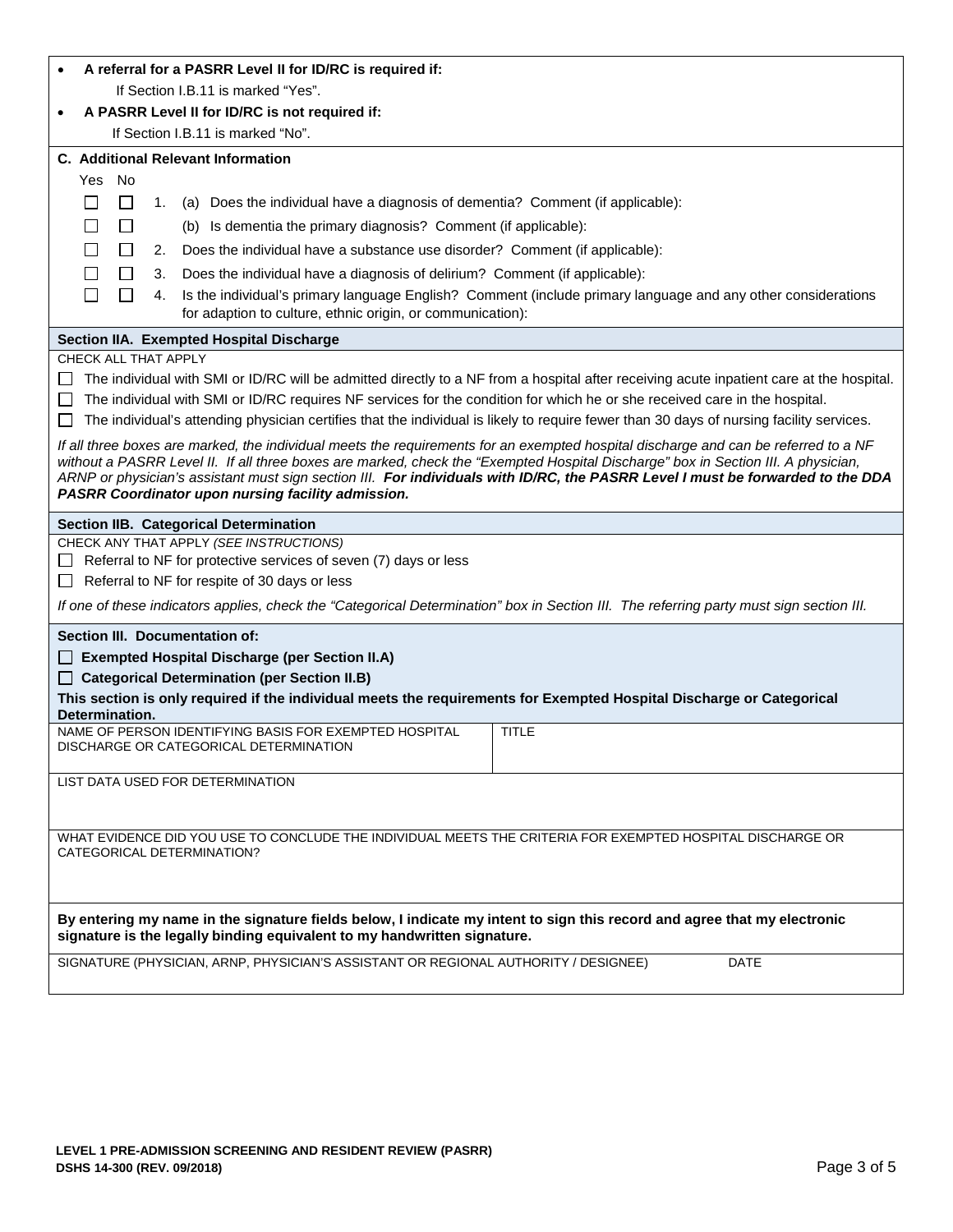| Section IV. Service Needs and Assessor Data                                                                                                                                                                                                 |             |                                      |  |  |  |  |
|---------------------------------------------------------------------------------------------------------------------------------------------------------------------------------------------------------------------------------------------|-------------|--------------------------------------|--|--|--|--|
| No Level II evaluation indicated: Person does not show indicators of SMI or ID/RC.<br>$\perp$<br>Level II evaluation referral required for SMI:<br>Person shows indicators of SMI per Section 1.A.<br>$\mathsf{L}$                          |             |                                      |  |  |  |  |
| Level II evaluation referral required for ID/RC: Person shows indicators of ID or RC per Section 1.B.<br>$\perp$                                                                                                                            |             |                                      |  |  |  |  |
| Level II evaluation referrals required for SMI and ID/RC: Person shows indicators of both SMI and ID/RC per Sections 1. A and                                                                                                               |             |                                      |  |  |  |  |
| В.                                                                                                                                                                                                                                          |             |                                      |  |  |  |  |
| Level II evaluation referral required for significant change.<br>$\perp$<br>No Level II evaluation indicated at this time due to exempted hospital discharge: Level II must be completed if scheduled                                       |             |                                      |  |  |  |  |
| $\mathsf{L}$<br>discharge does not occur.                                                                                                                                                                                                   |             |                                      |  |  |  |  |
| No Level II evaluation indicated at this time due to categorical determination identified by DDA or BHA: Level II must be<br>$\mathsf{L}$<br>completed if scheduled discharge does not occur.                                               |             |                                      |  |  |  |  |
| NOTE: If Level II evaluation is required for SMI, forward this document to the BHA PASRR contractor immediately. If an indicator of<br>ID/RC is identified, forward this document to the DDA PASRR Coordinator immediately. See link below. |             |                                      |  |  |  |  |
| <b>PASRR CONTACT INFORMATION IS AVAILABLE AT:</b>                                                                                                                                                                                           |             |                                      |  |  |  |  |
| For SMI - www.hca.wa.gov/pasrr                                                                                                                                                                                                              |             |                                      |  |  |  |  |
| For ID/RC - https://www.dshs.wa.gov/dda/PASRR                                                                                                                                                                                               |             |                                      |  |  |  |  |
| NAME OF PERSON COMPLETING THIS FORM (PLEASE PRINT)<br>NAME OF FACILITY OR AGENCY                                                                                                                                                            |             |                                      |  |  |  |  |
| <b>TITLE</b>                                                                                                                                                                                                                                |             | TELEPHONE NUMBER (INCLUDE AREA CODE) |  |  |  |  |
| <b>ADDRESS</b>                                                                                                                                                                                                                              | <b>CITY</b> | ZIP CODE<br><b>STATE</b>             |  |  |  |  |
| By entering my name in the signature fields below, I indicate my intent to sign this record and agree that my electronic<br>signature is the legally binding equivalent to my handwritten signature.                                        |             |                                      |  |  |  |  |
| SIGNATURE OF PERSON COMPLETING THIS FORM                                                                                                                                                                                                    | <b>DATE</b> |                                      |  |  |  |  |
| ADDITIONAL COMMENTS (REQUIRED IF REFERRING DUE TO CREDIBLE SUSPICION OF SMI, ID, OR RC)                                                                                                                                                     |             |                                      |  |  |  |  |